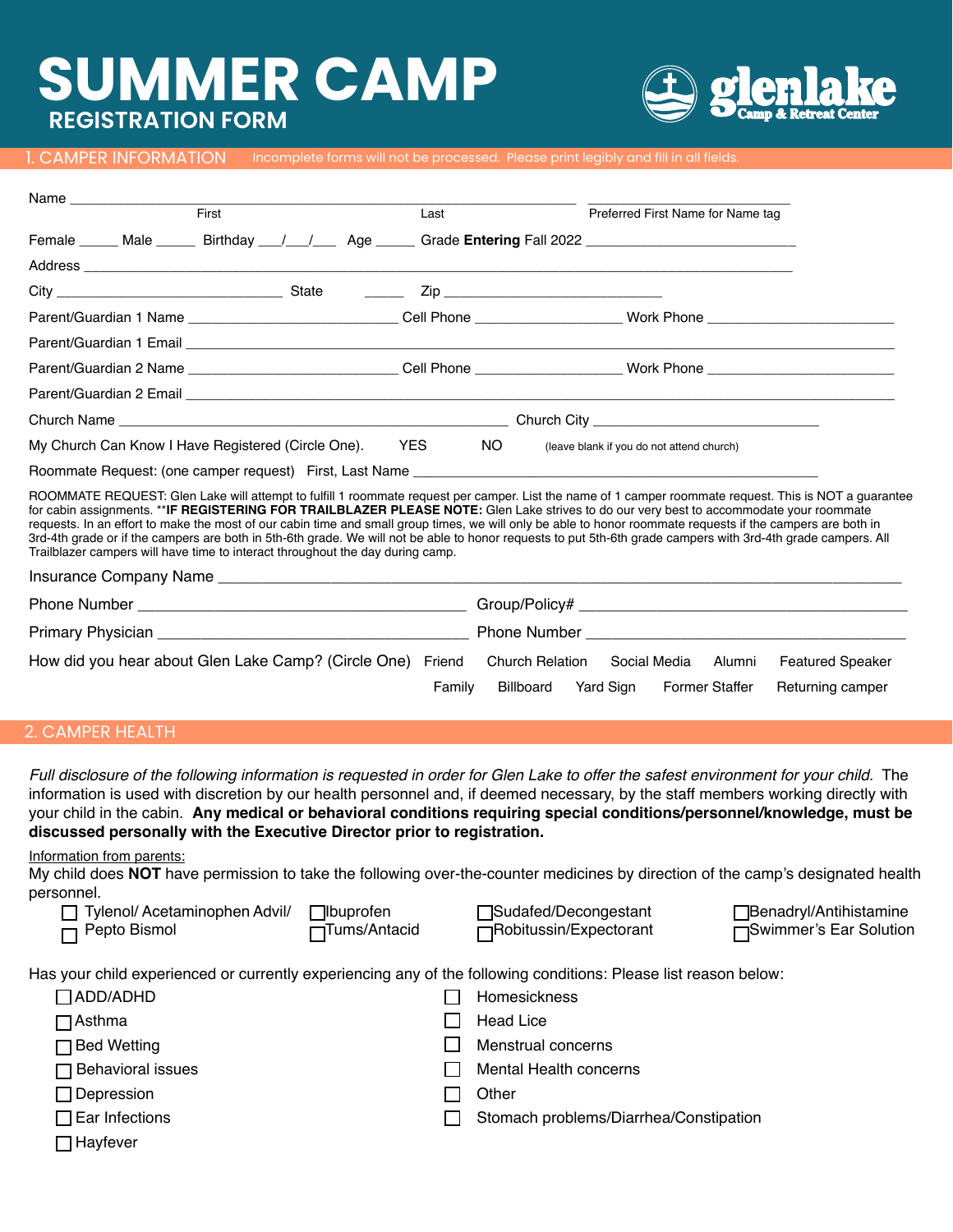| 2. CAMPER HEALTH CONTINUED |  |
|----------------------------|--|
|                            |  |

| Allergic to: Denicillin D Aspirin DBee/Ant StingsDOther ________________________                        |     | Food Allergies: _______________________ |     |                |
|---------------------------------------------------------------------------------------------------------|-----|-----------------------------------------|-----|----------------|
| Does your child require an EpiPen? Yes<br>No.<br>Does your child have any dietary restrictions?<br>Yes  | No  | If yes, please explain $\sqrt{2}$       |     |                |
| Has your child been exposed to a communicable disease in the last 3 months?                             |     | Yes                                     | No. | If yes, please |
| Does your child have any restrictions on activities? Yes                                                | No. |                                         |     |                |
| Will your child require any special assistance while at camp?                                           | Yes | No.                                     |     |                |
| Shot Records Current as per camper's local school district:<br>Date of most recent Tetanus immunization | Yes | No.                                     |     |                |

#### 3. MEDICATION

#### Medication Information:

Please list medicine, dosage, and time to administer. State law requires ALL medicine be given and kept by the camp health personnel. All medication must be in the original container(s) and **only** have the **necessary dosage for the week**. \_\_\_\_\_\_\_\_\_\_\_\_\_\_\_\_\_\_\_\_\_\_\_\_\_\_\_\_\_\_\_\_\_\_\_\_\_\_\_\_\_\_\_\_\_\_\_\_\_\_\_\_\_\_\_\_\_\_\_\_\_\_\_\_\_\_\_\_\_\_\_\_\_\_\_\_\_\_\_\_\_\_\_\_\_\_\_\_\_\_\_\_\_\_\_\_\_\_\_\_\_

\_\_\_\_\_\_\_\_\_\_\_\_\_\_\_\_\_\_\_\_\_\_\_\_\_\_\_\_\_\_\_\_\_\_\_\_\_\_\_\_\_\_\_\_\_\_\_\_\_\_\_\_\_\_\_\_\_\_\_\_\_\_\_\_\_\_\_\_\_\_\_\_\_\_\_\_\_\_\_\_\_\_\_\_\_\_\_\_\_\_\_\_\_\_\_\_\_\_\_\_\_ \_\_\_\_\_\_\_\_\_\_\_\_\_\_\_\_\_\_\_\_\_\_\_\_\_\_\_\_\_\_\_\_\_\_\_\_\_\_\_\_\_\_\_\_\_\_\_\_\_\_\_\_\_\_\_\_\_\_\_\_\_\_\_\_\_\_\_\_\_\_\_\_\_\_\_\_\_\_\_\_\_\_\_\_\_\_\_\_\_\_\_\_\_\_\_\_\_\_\_\_\_ \_\_\_\_\_\_\_\_\_\_\_\_\_\_\_\_\_\_\_\_\_\_\_\_\_\_\_\_\_\_\_\_\_\_\_\_\_\_\_\_\_\_\_\_\_\_\_\_\_\_\_\_\_\_\_\_\_\_\_\_\_\_\_\_\_\_\_\_\_\_\_\_\_\_\_\_\_\_\_\_\_\_\_\_\_\_\_\_\_\_\_\_\_\_\_\_\_\_\_\_\_ \_\_\_\_\_\_\_\_\_\_\_\_\_\_\_\_\_\_\_\_\_\_\_\_\_\_\_\_\_\_\_\_\_\_\_\_\_\_\_\_\_\_\_\_\_\_\_\_\_\_\_\_\_\_\_\_\_\_\_\_\_\_\_\_\_\_\_\_\_\_\_\_\_\_\_\_\_\_\_\_\_\_\_\_\_\_\_\_\_\_\_\_\_\_\_\_\_\_\_\_\_ \_\_\_\_\_\_\_\_\_\_\_\_\_\_\_\_\_\_\_\_\_\_\_\_\_\_\_\_\_\_\_\_\_\_\_\_\_\_\_\_\_\_\_\_\_\_\_\_\_\_\_\_\_\_\_\_\_\_\_\_\_\_\_\_\_\_\_\_\_\_\_\_\_\_\_\_\_\_\_\_\_\_\_\_\_\_\_\_\_\_\_\_\_\_\_\_\_\_\_\_\_

## 4. EMERGENCY CONTACT **(OUTSIDE OF HOUSEHOLD)**

| Name       |       |            |            |
|------------|-------|------------|------------|
|            | First | Last       |            |
| Home Phone |       | Work Phone | Cell Phone |

## 5. STATEMENT OF TREATMENT/MEDICAL RELEASE

In case of needed emergency medical treatment, I hereby give permission to the physicians selected by the Executive Director of Glen Lake Camp & Retreat Center (Glen Lake Camp) or his/her designee to secure treatment for my child. I further authorize Glen Rose Medical Center and all other medical facilities providing treatment to release pertinent information to Glen Lake Camp staff for the purpose of parental/guardian notification. I recognize the natural risks of injury or disability inherent in my child's participation in Glen Lake Camp's recreation program, and hereby assume the risk of injury that could result from these activities not excluding waterfront, water park, zipline and rock climbing wall. I release Glen Lake Camp, Wyatt Family Partnership, William and Winnie Wyatt, the Central Texas Conference of the United Methodist Church and the employees and volunteers of all such entities from liability for injury to my child from participation in these and other programs. I give my permission for my child's photo(s) to be utilized at the discretion of Glen Lake Camp which includes their website and other marketing materials. However, I understand no name will be used with the photographs.

\_\_\_\_\_\_\_\_\_\_\_\_\_\_\_\_\_\_\_\_\_\_\_\_\_\_\_\_\_\_\_\_\_\_\_\_\_\_\_\_\_\_\_\_\_\_\_\_\_